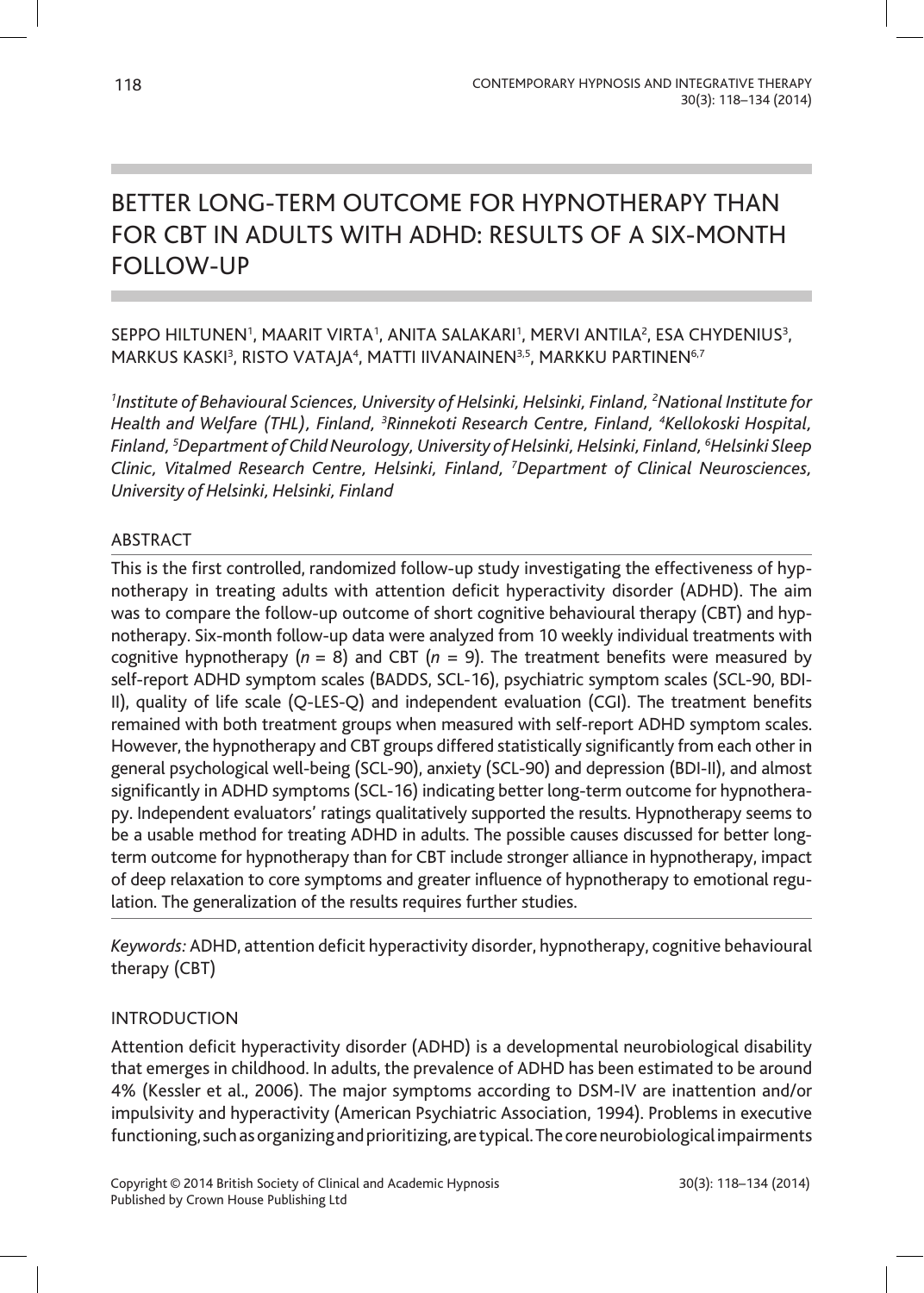can lead to long-lasting behavioural and emotional symptoms. Life-long experiences of failure or underachievement reinforce problems via negative cognitions and beliefs (Safren et al., 2004; Safren, 2006) and may often result in problems of self-esteem (Newark and Stieglitz, 2010). There is growing evidence that emotional dysregulation is also a core feature in adult ADHD (e.g. Mitchell et al., 2012; Retz et al., 2012). Psychiatric comorbidities such as anxiety, depression, bipolar disorder, personality disorders, and substance abuse are common (Biederman, 2004; Jacob et al., 2007; McGough et al., 2005; Sobanski et al., 2007; Sprafkin et al., 2007). Adults with ADHD often have considerable difficulties in managing finances, work, and/or social relationships (Goodman, 2007).

The management of ADHD in adulthood is based on pharmacological and psychological treatments. Both individual cognitive behavioural therapy (CBT) (Rostain and Ramsay, 2006; Safren et al., 2005; Safren et al., 2010; Wilens et al., 1999) and various group interventions (Emilsson et al., 2011; Hesslinger et al., 2002; Hirvikoski et al., 2011; Philipsen et al., 2007; Solanto et al., 2008; Solanto et al., 2010; Stevenson et al., 2002; Virta et al., 2008; Zylowska et al., 2008) have yielded promising results in treating ADHD adults. There is some evidence that relaxation training or hypnotherapy (Calhoun and Bolton, 1986; Copeland, 1980; Denkowski and Denkowski, 1984; Dunn and Howell, 1982; Raymer and Poppen, 1985) may be effective in children with attention deficit disorder or hyperactivity. Alladin (2008; 2009) has described an approach of cognitive hypnotherapy. It is theoretically based on CBT but also utilizes hypnotherapy techniques. Cognitive hypnotherapy has been effective in treatment of depression (Alladin and Alibhai, 2007), which is a common comorbidity in ADHD. To the best of our knowledge, only one previous controlled experiment has been published on either hypnotherapy alone, or on hypnotherapy combined with CBT in adults with ADHD (Virta et al., 2010a) with promising results.

There have been at least three group interventions where the ADHD participants have been followed after treatment. In the study by Stevenson et al. (2002), the improvement found in ADHD symptomatology and organizational skills after the intervention was still preserved after one year. In a study by our group (Salakari et al., 2010) treatment responders maintained most of the benefit during a six-month follow-up. Emilsson et al. (2011) found that the treatment effect still increased during a three-month follow-up. Of individual interventions, there has been only one follow-up study where Safren et al. (2010) found that responders and partial responders of 12 sessions CBT maintained their treatment gain during a 12-month follow-up.

In our previous papers (Virta et al., 2010a; Virta et al., 2010b), we investigated the utility and efficacy of novel short-treatment procedures, individual CBT and hypnotherapy, specifically tailored for treating adult ADHD. It was found that both treatments resulted in reduced selfreported ADHD symptoms. There was no difference in symptom reduction between CBT and hypnotherapy groups (Virta et al., 2010a). Here, our aim was to further evaluate the outcome of these therapy modalities by determining (a) whether the improvement was still maintained during the six-month follow-up and (b) whether there was a difference in efficacy between the two treatments in follow-up.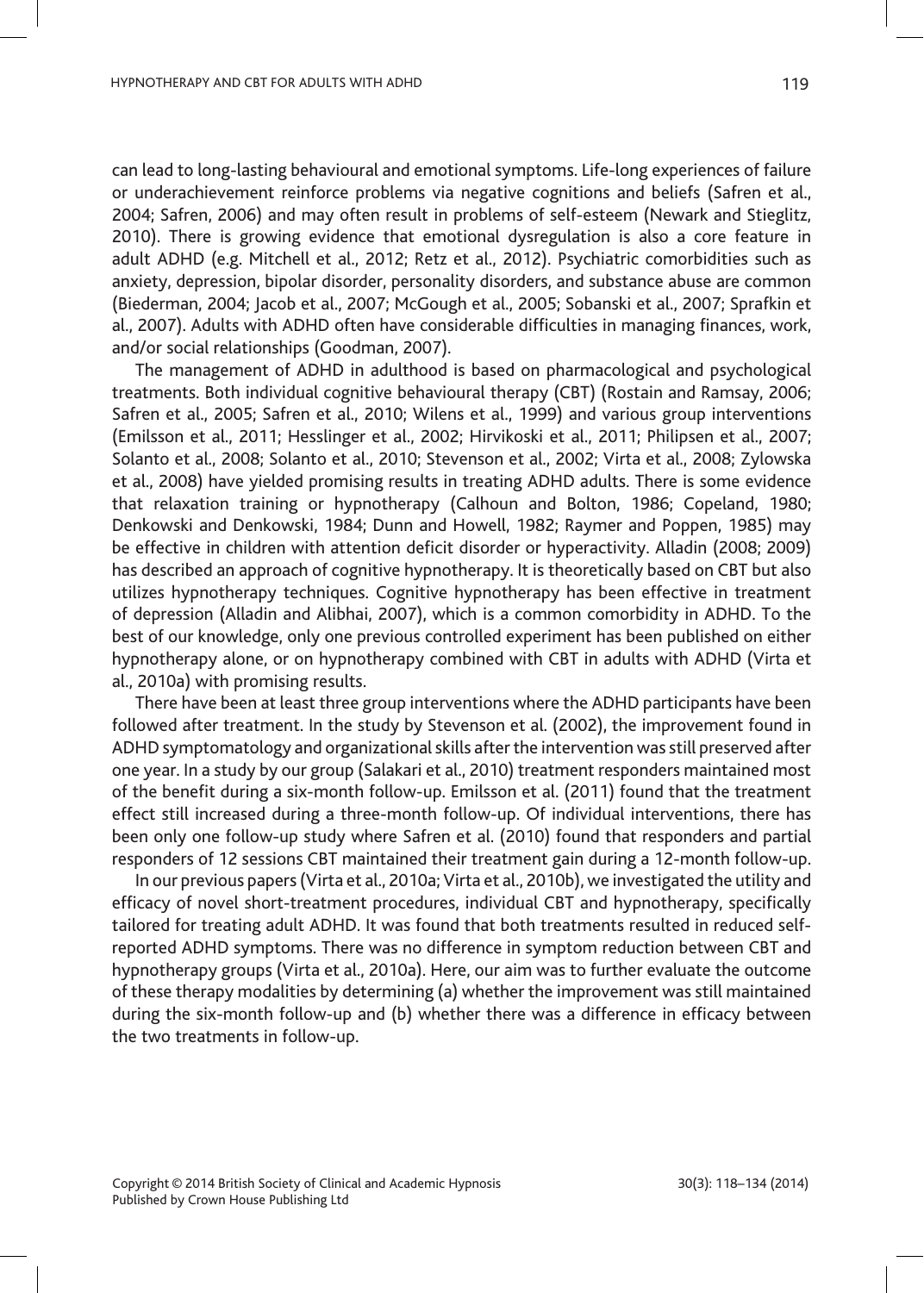#### METHOD

## *PARTICIPANTS*

Participants were recruited by announcements in an ADHD magazine, in an adult ADHD internet discussion forum, and by informing local physicians and clinics specializing in treating ADHD in adults. The inclusion criteria were as follows: (1) 18–49 years of age, (2) ADHD diagnosis made by a physician, (3) no diagnosis of psychosis, severe depression, or paranoia, (4) deficits of attention, executive functions, or working memory found by neuropsychological evaluation, (5) no current alcohol dependency or drug use, (6) not retired, (7) no participation in our previous group rehabilitation study, (8) currently not undergoing any other psychological rehabilitation, and (9) no medication or medication that has been stable for at least three months. In total, 71 interested candidates contacted the researchers, 46 were accepted and 39 were participating. For more details about included and excluded participants and recruiting in general see Virta et al. (2010a; 2010b).

The participants were originally randomized to three treatment groups (hypnotherapy, CBT, cognitive training) and to a control group. Participants in the control group didn't take part in the follow-up period of the study. The follow-up period was six months and the participants were evaluated after three months (T3) and after six months (T4) from the end of the treatment (T2). Because the participants of our previous studies (see Virta et al., 2010a; 2010b) gained benefit only from hypnotherapy and CBT treatments, these two interventions were selected for the follow-up. Originally, there were nine participants in hypnotherapy treatment and ten participants in CBT treatment, but two participants (one in each treatment group) didn't participate in the follow-up. Thus, there were eight follow-up participants in the hypnotherapy group, and nine follow-up participants in the CBT group. The demographic data of the groups at the beginning of the intervention are presented in Table 1.

In hypnotherapy group, six of the eight follow-up participants received medication for ADHD: five of them took methylphenidate and one took dextroamphetamine at the beginning of the treatment. There were no medication changes during the treatment. In follow-up, medication of one participant was changed twice: the dose of dextroamphetamine was decreased during the first three months and then increased back to the original level during the last three months. In the CBT group, five of the nine follow-up participants were receiving medication for ADHD at the beginning of the treatment, and all of them took methylphenidate. One participant ceased taking her medication during the treatment, and one added short-acting methylphenidate to the previous long-acting methylphenidate. During the follow-up, medication of four participants was changed twice: one participant's short-acting methylphenidate was first reduced during the first three months and then removed in the second three-month period, two participants ceased taking long-acting methylphenidate in the first three-month period and then returned back to the original level in the second threemonth period, and one participant without medication started dextroamphetamine during the first three months but it was removed in the last three months. In addition, one participant's medication was changed only during the last three months of the follow-up: long-acting methylphenidate was removed.

The groups of hypnotherapy and CBT follow-up participants did not differ at the beginning of the treatment, as analyzed by an analysis of variance or chi-squared test (Fisher's exact test), in age, gender, education, work status, Wender Utah Rating Scale (WURS, see Ward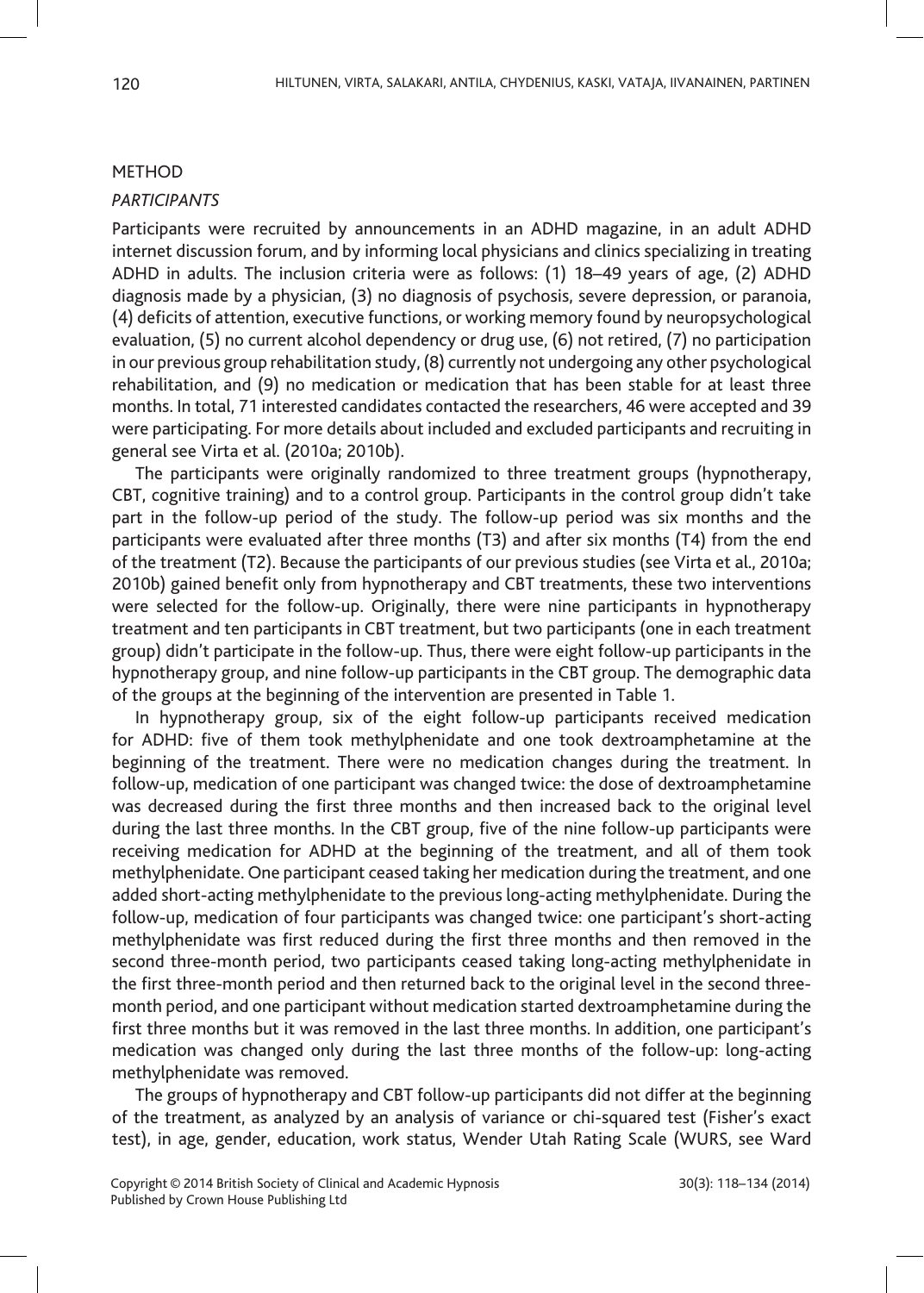|                                               | Hypnotherapy   | <b>CBT</b>   |  |
|-----------------------------------------------|----------------|--------------|--|
| Participants (n)                              | 8              | 9            |  |
| Age: mean (range)                             | 32.1 (21-42)   | 39.0 (25-49) |  |
| Gender: male/female                           | 3/5            | 3/6          |  |
| Education: compulsory/additional <sup>a</sup> | 2/6            | 1/8          |  |
| Working or studying: yes /nob                 | 6/2            | 4/5          |  |
| ADHD medication $(n)$                         | 6              | 5            |  |
| Antidepressant medication $(n)$               | 1              | 2            |  |
| Psychiatric comorbidity (n)                   | 4              | 7            |  |
| depression $(n)$                              | 2 <sup>c</sup> | 6            |  |
| anxiety $(n)$                                 | 3 <sup>c</sup> | $\Omega$     |  |
| personality disorder (n)                      | 1              | 1            |  |
| WURS score: mean (SD)                         | 50.9(18.5)     | 53.1 (13.0)  |  |
| Severity of ADHD (CGI): mean (SD)             | 3.6(0.7)       | 3.8(0.8)     |  |

*Table 1. Characteristics of the follow-up study participants at the beginning of the treatment.*

*a Compulsory = the participant had completed only lower secondary education (i.e. Finnish compulsory education)*

*b Working/studying yes = the participant was working (at least a half-time job) or studying c two participants had both depression and anxiety diagnosis*

et al., 1993) score, severity of ADHD (measured by Clinical Global Impressions, CGI, at the baseline), number of participants having psychiatric comorbidity or number of participants having certain psychiatric diagnosis (all *p*s > 0.05).

The study was approved by the Ethics Committee of Helsinki University Central Hospital, Finland and performed in accordance with the ethical standards laid down in the 1964 Declaration of Helsinki. All participants gave their written informed consent prior to participating in the study.

## *HYPNOTHERAPY*

The hypnotherapy treatment, designed and implemented by Virta et al. (2010a), was theoretically grounded in cognitive hypnotherapy. It consisted of a set of hypnotherapeutic interventions.The themes of the treatment sessions were selected to cover the main ADHD symptoms set out in the DSM-IV diagnostic criteria (American Psychiatric Association, 1994), and by Brown (2000, 2005) when suitable for the hypnotherapy.

Before the hypnotherapy, participants were evaluated by a psychiatrist (R.V.) to ensure that there were no contraindications for hypnosis. None of the participants was excluded. Hypnotic susceptibility was also evaluated using the Finnish version (Kallio, 1996; Kallio and Ihamuotila, 1999) of the Harvard Group Scale of Hypnotic Susceptibility, Form A (HGSHS:A) (Shor and Orne, 1962). The mean susceptibility score was 5.9 (range from 2 to 10).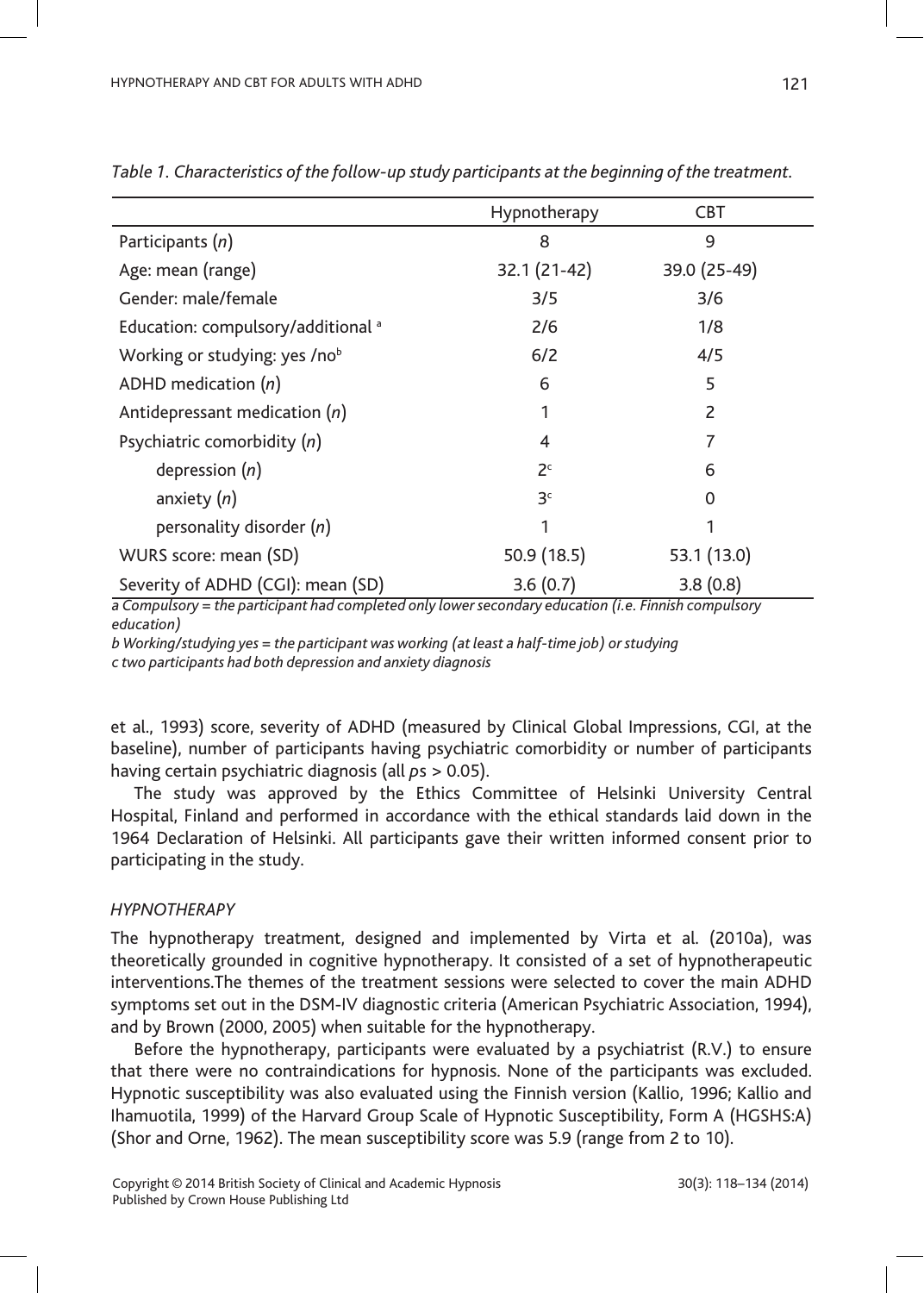The hypnotherapy consisted of 10 weekly sessions led by a psychologist experienced in hypnosis and ADHD (M.V.). The themes and content of the sessions were: stillness/calming, motivation to change, attention, initiation of activities, memory, self-esteem, three individually chosen topics (e.g. fear of social situations, reducing impulsivity, anger management, second treatment of previous themes) and continuation of the process. See Virta et al. (2010a) for more details about the content of the sessions. Each session followed the same procedure: discussion of the preceding hypnotherapy session, discussion of the current theme, induction, hypnotherapy, and discussion. The duration of a session was 40 to 60 minutes.

## *CBT*

CBT treatment was designed and implemented by Virta et al. (2010b). The themes of the treatment sessions were selected to cover the main ADHD symptoms set out in the DSM-IV diagnostic criteria (American Psychiatric Association, 1994), and by Brown (2000; 2005). The CBT consisted of 10 weekly sessions led by a psychologist experienced in ADHD and training in CBT (A.S.). The themes and contents of the sessions were: treatment goals and symptoms of ADHD, attention, motivation and initiation of activities, organization and planning, stress management and relaxation, self-esteem, three individually chosen topics (e.g. memory techniques, managing impulsivity, anger management, second treatment of previous themes) and continuation of the process. The therapeutic procedures are discussed in more detailed in Virta et al. (2010b).

The psychologist followed a written manual (Virta et al., 2009) and used a whiteboard and written material for illustrating the most important points and tasks at hand in the therapy. Individually tailored homework was given at each semi-structured session. Each session followed the same procedure: discussion of the previous homework and theme, introduction and discussion of the new theme, and assignment of the new homework and distribution of the written material. The duration of a session was approximately 60 minutes.

## *OUTCOME MEASURES*

Self-report questionnaires and independent evaluations were used as outcome measures. Data were collected before the treatment (T1), immediately after the treatment (T2), three months after the end of the treatment (T3), and six months after the end of the treatment (T4). The mean time elapsed between T2 and T3 (i.e. the first three-month follow-up period) selfreport questionnaires was 94 days (range 77–105) for the hypnotherapy group and 89 days (range 77–99) for the CBT group. The mean time elapsed between T3 and T4 (i.e. the second three-month follow-up period) self-report questionnaires was 84 days (range 64–111) for the hypnotherapy group and 81 days (range 67–100) for the CBT group. T3 and T4 independent evaluations were collected within nine days of the collection of self-report questionnaires. The independent evaluator was a clinical psychologist experienced in adult ADHD (M.A.) who was blind to the study group of the participants.

For this follow-up study, we chose the ADHD symptom measures that had proved most sensitive in our previous studies (see Virta et al., 2010a; 2010b). The outcome measures for ADHD symptoms, psychiatric symptoms, quality of life and independent evaluation were: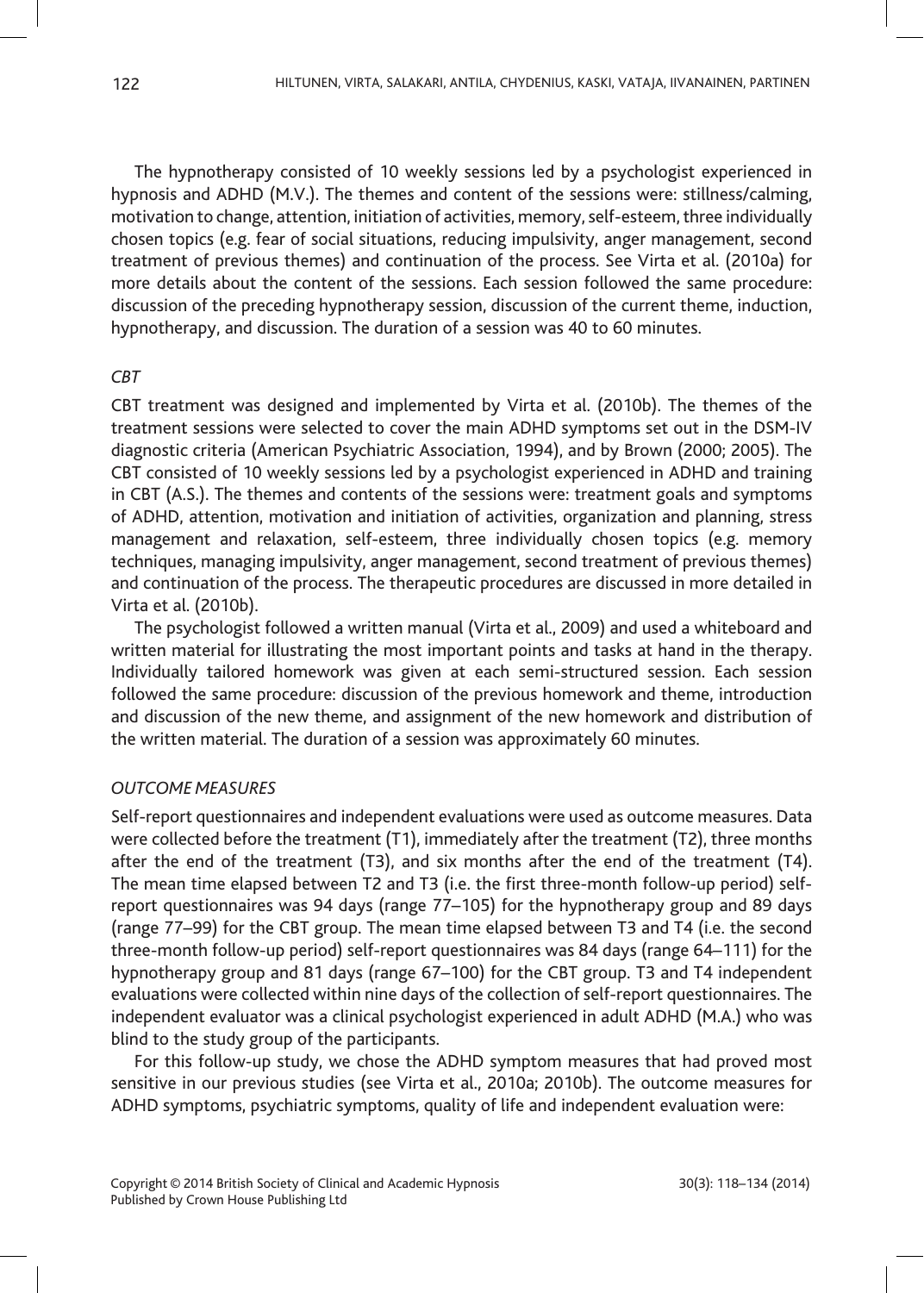## *Brown Attention Deficit Disorder Scale – Adult Version (BADDS) (Brown, 1996)*

BADDS is a 40-item inventory from which we used the self-report version. From the BADDS, a total score and scores of the five sub-domains of activation, attention, effort, affect, and memory were derived. Higher scores indicate a greater impairment.

## *Symptom Check List (SCL-90) (Derogatis et al., 1973)*

SCL-90 is a 90-item self-report scale for the measurement of psychiatric symptoms. Several subscales can be calculated, e.g. for anxiety and depression. Total scores and subscale scores were used in the analyses of the follow-up period. Moreover, a 16-item sum score (SCL-16) reflecting the characteristics prominent in ADHD (Hesslinger et al., 2002) was calculated from the SCL-90. The higher the scores the greater were the symptoms.

## *Beck Depression Inventory – Second Edition (BDI-II) (Beck et al., 1996)*

BDI-II is a 21-item scale that evaluates current self-reported symptoms of depression. Higher scores reflect greater problems.

## *Quality of Life Enjoyment and Satisfaction Questionnaire (Q-LES-Q) (Endicott et al., 1993)*

Q-LES-Q is a 93-item self-report scale, from which 91 items can be grouped into eight subscales that indicate: satisfaction with physical health, subjective feelings, work, household duties, school, leisure activities, social relationships, and general activities. We combined the work and school subscales into a work/study subscale, as done earlier (Virta et al. 2010a; 2010b). If the participant gave both scores, the more important score was used (i.e. if the participant was working full-time and also taking some educational courses, the work score was used). Higher scores indicate greater enjoyment or satisfaction. The scores are reported as a percentage of the maximum score.

### *Clinical Global Impressions (CGI) (Guy, 1976)*

CGI was completed by the independent evaluator. At T1, severity of ADHD was evaluated according to the CGI, which is a single seven-point rating scale of functioning varying from 1  $=$  normal, not at all ill, to  $7 =$  among the most extremely ill patients. At T2, T3 and T4, global improvement was assessed using a seven-point scale varying from 1 = very much improved, to  $7$  = very much worse ( $4$  = no change). Each assessment was performed in comparison to the participant's preceding evaluation.

#### *STATISTICAL ANALYSIS*

Missing values on the questionnaires were substituted with that particular respondent's mean score. However, no replacements were made in Q-LES-Q as the scores were calculated as a percentage of the maximum score. If the participant's outcome scores were missing completely for T3 or T4, the participant was excluded from the analysis. Distribution properties of the variables were inspected visually and with Shapiro-Wilk tests. Parametric tests were chosen for the statistical analyses. The repeated measures ANOVA was performed to find time x group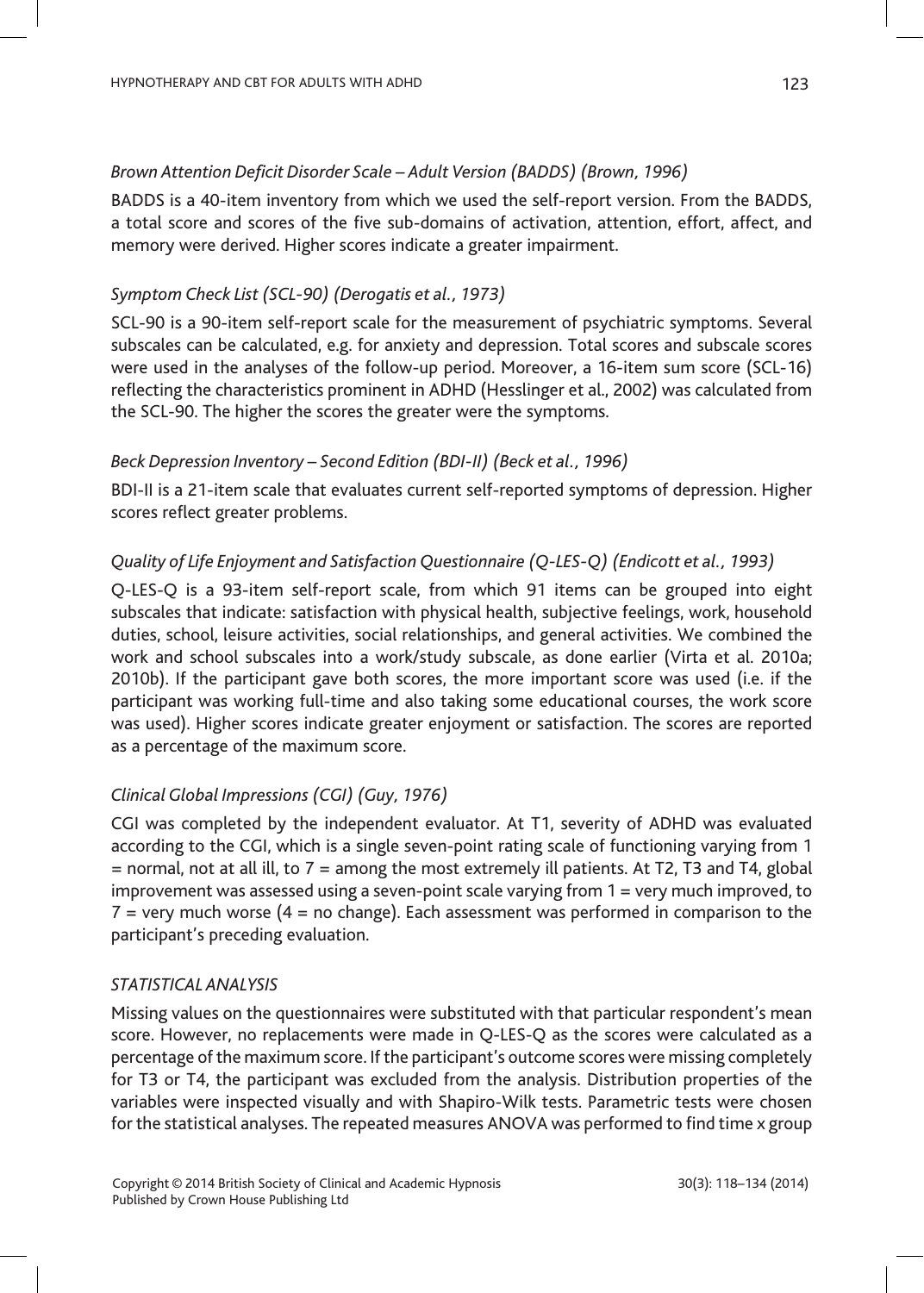interactions for outcome variables at follow-up. Where Mauchly's test indicated violation of the sphericity assumption, Greenhouse–Geisser corrected values were used. The effect sizes were quantified by partial eta squared ( $\eta_\rho^2$ ). Paired samples *t*-tests were performed for both groups separately for comparing T2 versus T4 outcomes. Changes in CGI were analyzed using the chi-squared test (Fisher's exact test,  $\chi^2$ ).

## RESULTS

Mean scores of the self-report measures for the hypnotherapy and the CBT groups are presented in Table 2.

To compare the hypnotherapy group with the CBT group during the follow-up, repeated measures ANOVA was performed (see Table 2). There was a significant time  $\times$  group interaction in SCL-90 total score of overall psychiatric symptoms [*F*(2,30) = 4.10, *p* = .03, *η<sup>ρ</sup>* 2 = .215], a significant interaction in BDI-II score of the depression symptoms [*F*(2,30) = 3.34,  $p < .05$ ,  $\eta_p^2 = .182$ ] and an almost significant in SCL-16 score of ADHD symptoms  $[F(2,30) = 3.24, p = .053, \eta<sub>p</sub><sup>2</sup> = .178]$ . There was no significant time  $\times$  group interaction found in BADDS total scale or any of the BADDS subscales. However, there was a trend in BADDS Affect subscale [ $F(2,30) = 1.96$ ,  $\rho = .16$ ,  $\eta_{\rho}^2 = .116$ ]. As seen from Table 2, Figure 1 and Figure 2, there was decreasing trend of the symptoms in the hypnotherapy group during the sixmonth follow-up. In CBT group, there was more variation in the treatment outcome during the follow-up, but qualitatively the symptoms seemed to inχcrease during the second threemonth period of the follow-up as compared to the preceding evaluation (see Table 2, Figure 1 and Figure 2). When inspecting the treatment gains of the whole treatment and follow-up period in BADDS subscales (i.e. (T4–T1)/T1), it was found that the groups differed most in the BADDS Affect subscale: CBT group had only 2.4% decrease of symptoms from T1 to T4 whereas hypnotherapy group had 14.1% decrease of symptoms.

To evaluate how the improvement gained from the treatment remained during followup, ADHD symptoms were compared between T2 and T4 for both groups separately. In the hypnotherapy group, there was a decrease of ADHD symptoms in SCL-16 [*t*(7) = 3.01, *p* < .05] and no change in BADDS total  $[t(7) = 0.44, p > .05]$ . Thus, ADHD symptoms decreased or did not increase during follow-up in hypnotherapy group (see Figures 1 and 2). In the CBT group, ADHD symptoms of SCL-16 appeared to increase between T2 and T4 qualitatively (see Figure 1), but the increase was not statistically significant [*t*(8) = –1.41, *p > .05*]. Also, there was not a statistically significant change in BADDS total scale between T2 and T4 in the CBT group [*t*(8)  $= -0.11$ ,  $p > .05$ ]. In BADDS total scale, there was no statistically significant change between T2 and T4 in the CBT group  $[t(8) = -0.11, p > .05]$ . Mean value of the BADDS total scale at T4 was about the same level as at T2, despite of the trend of symptom increase from T3 (see Figure 2). As a summary, treatment outcome as measured with ADHD symptoms appears more stable in the hypnotherapy group during follow-up.

In SCL-90 subscales, there was a significant Time  $\times$  Group interaction in repeated measures ANOVA for the follow-up period (T2–T3–T4) in anxiety symptoms  $[F(2,30) = 5.73, p = .01,$ *η*<sub>*ρ*</sub> = .28], and almost significant interaction in depression [*F*(2,30) = 3.23, *p* = .05, *η*<sub>*ρ*</sub> = .18], hostility [*F*(2,30) = 3.09, *p* = .06, *<sup>η</sup><sup>ρ</sup>* <sup>2</sup> = .17] and psychotic symptoms [*F*(2,30) = 3.45, *p* = .07,  $\eta_{\rho}^2 = .19$ ].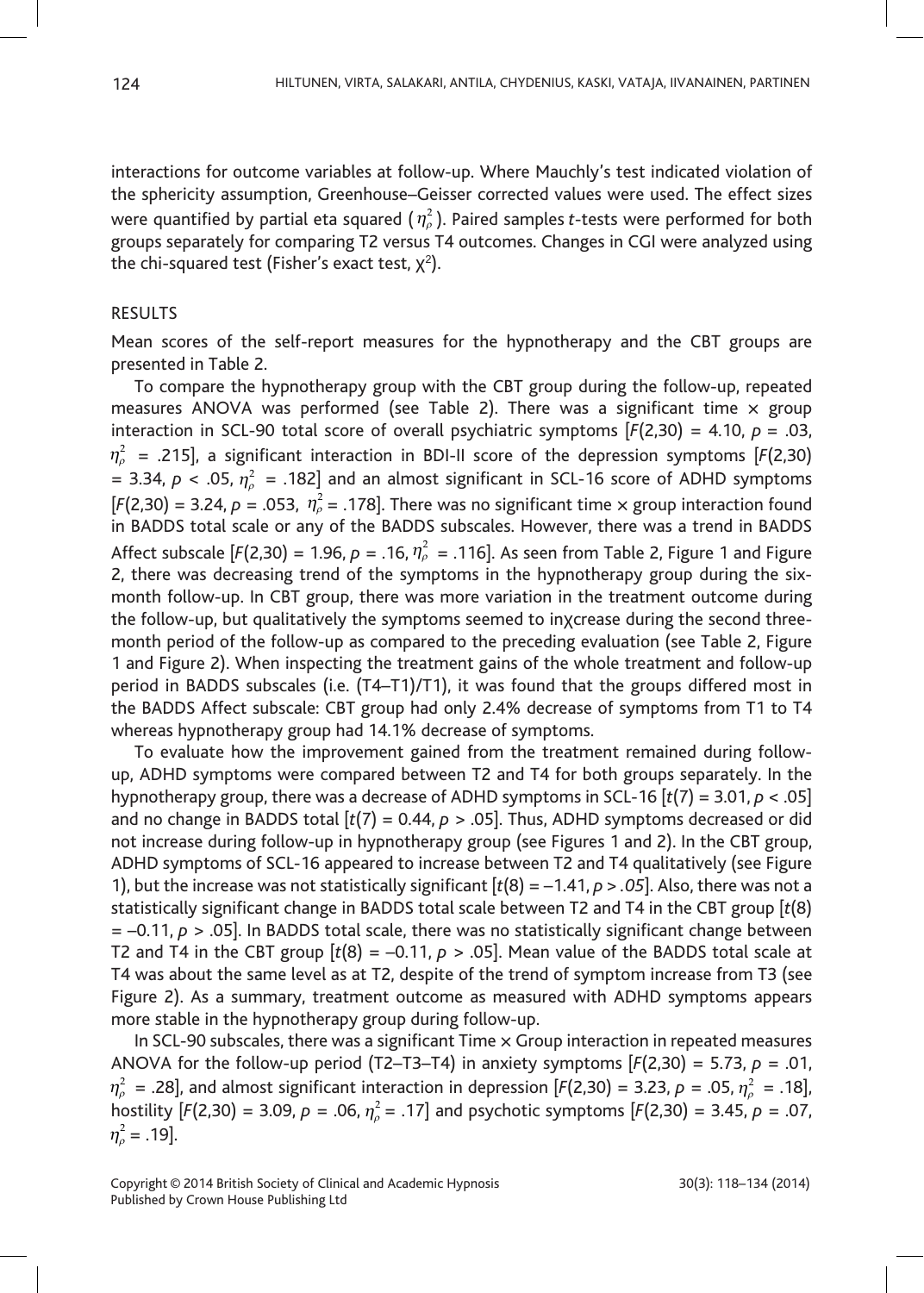Mean scores of the SCL-90 depression subscale and BDI-II for the groups changed in quite similar way during the follow-up: in the CBT group, mean scores seemed to increase towards the end of the follow-up, whereas in the hypnotherapy group mean scores typically remained in the decreased level or even decreased more. For instance, when comparing BDI-II scores between T2 and T4 for both groups separately with a paired *t*-test, there was an almost statistically significant decrease in BDI-II scores in the hypnotherapy group [*t*(7) = 2.16, *p* = .07]. Between T1 and T4, the decrease was statistically significant  $[t(7) = 2.55, p = .04]$ . In the CBT group, on the contrary, BDI-II scores seemed to return to the pretreatment level (Figure 3). However, increase of BDI-II scores from T2 to T4 was not statistically significant [*t*(8) = –1.89, *p* > .05].

According to the independent evaluators' CGI ratings, three of the eight participants in the hypnotherapy group improved from T2 to T4 and none declined. In the CBT group, one individual of the nine participants improved from T2 to T4, and two declined. However, statistically the group differences were not significant (Fisher's exact test:  $\chi^2$  = 2.61,  $\rho$  > .05).

## DISCUSSION

At follow-up, ADHD symptoms of the hypnotherapy group either remained at the decreased post-treatment level (measured by BADDS total) or even continued to decrease from the post-treatment level (as measured by SCL-16). In the CBT group, no difference was found between the end-of-treatment ADHD symptoms and symptoms at six months follow-up, indicating persistence of treatment benefits as well. However, in CBT group, there was more individual variation and a general tendency towards symptom increase during the last three months of the follow-up. Thus, long-term treatment outcome of hypnotherapy was generally stronger and more stable than the outcome of CBT. In our previous studies (Virta et al. 2010a; 2010b), both CBT and hypnotherapy were effective in treating adults with ADHD. The CBT and the hypnotherapy groups did not differ in any of the outcome measures during the treatment period (Virta et al. 2010a).

The finding that ADHD symptoms might start to return during the follow-up is in line with the previous results of CBT interventions. To the best of our knowledge, only one individual CBT intervention study with a long follow-up period has been previously published. In this Safren et al. (2010) study, participants showing at least partial response to CBT, maintained their improvement at the follow-up assessments, up to nine months post-treatment. However, CBT participants had increasing scores of small magnitude in the self-report measure of ADHD symptoms during follow-up. The similar tendency, i.e. increase of ADHD symptoms during follow-up, has been found in CBT group intervention studies as well. In our previous study (Salakari et al. 2010), the improved participants had some increase of ADHD symptoms three months after the treatment. They, however, maintained improvement when compared to the pre-treatment level. In Stevenson et al. (2002) study with a one year follow-up, there was a slight decrease of ADHD symptoms at two months post-treatment and thereafter an increase of ADHD symptoms towards the post-treatment level when looking at the mean scores of ADHD symptoms. At the end of follow-up, the mean score of ADHD symptoms in the group still remained under the post-treatment level. In Emilsson et al. (2011) study, self-reported ADHD symptoms did not start to increase during three-month follow-up period, which matches well with the results of our current study at three-month posttreatment. Slight qualitative differences between the results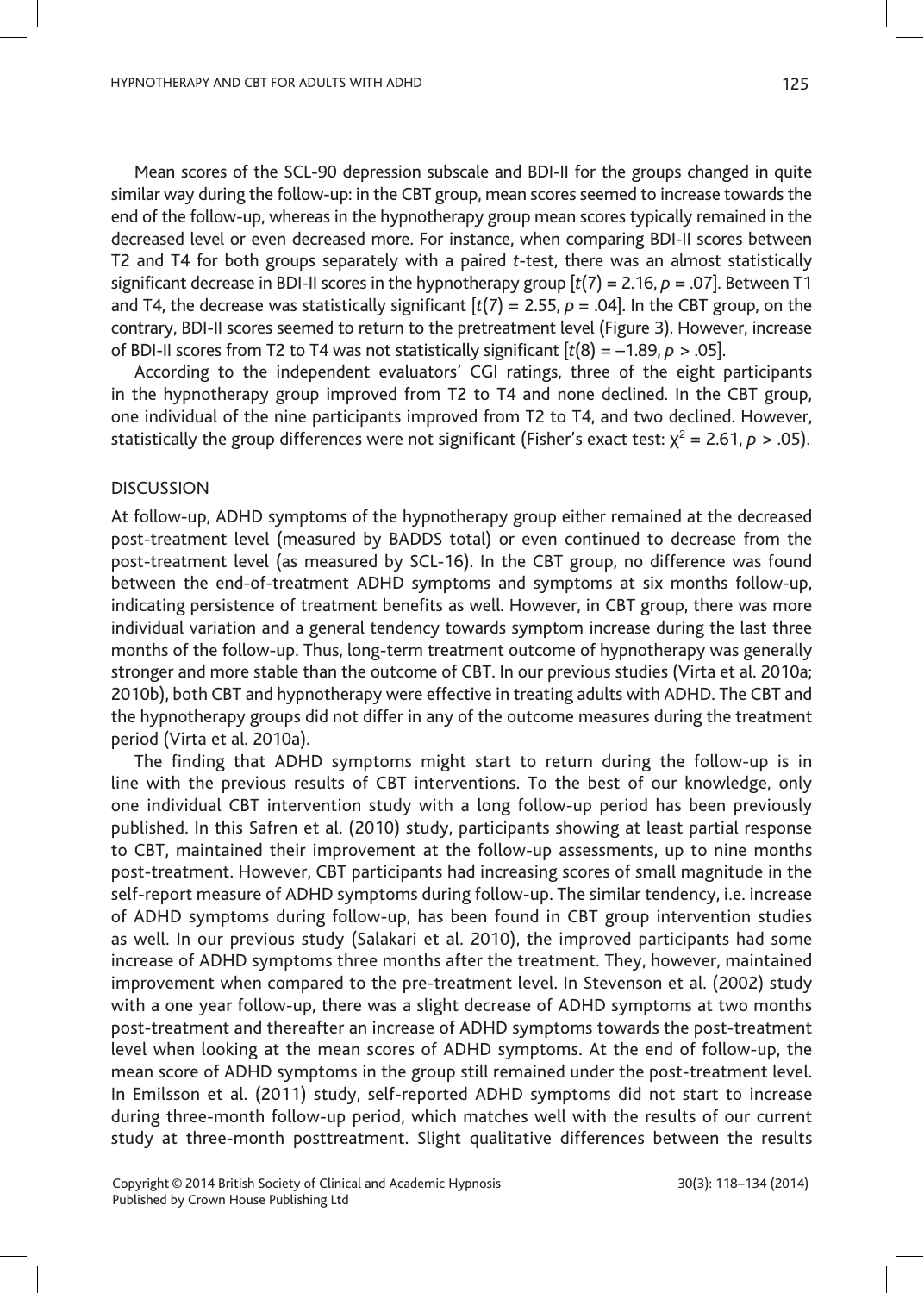|                         |                  | Hypnotherapy   | ၜ<br>$=$ $\alpha$                                                                                                                                                           |                                                         |                                                                                                                                                                                                                                  | CBT(n)                                                     | ണ<br>$\mathsf{I}\mathsf{I}$                                          |                          | F(2,30) | p-value        |
|-------------------------|------------------|----------------|-----------------------------------------------------------------------------------------------------------------------------------------------------------------------------|---------------------------------------------------------|----------------------------------------------------------------------------------------------------------------------------------------------------------------------------------------------------------------------------------|------------------------------------------------------------|----------------------------------------------------------------------|--------------------------|---------|----------------|
|                         | Ε                | 72             | IJ                                                                                                                                                                          | 4                                                       | 戸                                                                                                                                                                                                                                | 72                                                         | Γ3                                                                   | $\overline{4}$           |         |                |
| BADDS                   |                  |                |                                                                                                                                                                             |                                                         |                                                                                                                                                                                                                                  |                                                            |                                                                      |                          |         |                |
| Activation              | 17.8             |                |                                                                                                                                                                             |                                                         |                                                                                                                                                                                                                                  |                                                            |                                                                      |                          | 0.94    | ns             |
|                         | (5.3)            |                | $15.3$ (6.6)<br>$6.6$ (6.6)<br>$7.5$ (6.7)<br>$7.5$ (7.6)<br>$7.5$ (7.6)<br>$7.5$<br>$7.5$<br>$7.5$<br>$7.5$<br>$7.5$<br>$7.5$<br>$7.5$<br>$7.5$<br>$7.5$<br>$7.5$<br>$7.5$ | 1<br>1 6 6 7 6 7 4 9 9 7 8 9 9<br>1 9 9 7 9 7 9 7 9 9 9 | 22 22 32 32 32 32 32 33 33 34 35 36 36 37 38 37 38 37 38 37 38 39 30 31 32 39 30 31 32 33 34 35 36 37 38 39 30<br>23 32 33 33 34 35 36 37 38 39 30 31 32 33 34 35 36 37 38 39 39 30 31 32 33 39 39 30 31 32 33 39 39 30 30 31 33 | 1747<br>18.7<br>18.7<br>19.9                               | 15.6)<br>15.6)<br>15.7)<br>15.6)<br>16.9)<br>16.9)<br>16.9)<br>16.9) |                          |         |                |
| Attention               | 18.9             |                |                                                                                                                                                                             |                                                         |                                                                                                                                                                                                                                  |                                                            |                                                                      |                          | 0.08    | Σu             |
|                         | (4.9)            |                |                                                                                                                                                                             |                                                         |                                                                                                                                                                                                                                  |                                                            |                                                                      |                          |         |                |
| Effort                  | 14.8             |                |                                                                                                                                                                             |                                                         |                                                                                                                                                                                                                                  |                                                            |                                                                      |                          | 0.05    | č              |
|                         | (5.5)            |                |                                                                                                                                                                             |                                                         |                                                                                                                                                                                                                                  |                                                            |                                                                      |                          |         |                |
| Affect                  | $9.\overline{3}$ |                |                                                                                                                                                                             |                                                         |                                                                                                                                                                                                                                  |                                                            |                                                                      |                          | 1.96    | Ξ              |
|                         | (4.0)            |                |                                                                                                                                                                             |                                                         |                                                                                                                                                                                                                                  |                                                            |                                                                      |                          |         |                |
| Memory                  | 12.9             |                |                                                                                                                                                                             |                                                         |                                                                                                                                                                                                                                  |                                                            |                                                                      |                          | 1.85    | ns             |
|                         | (4.1)            |                |                                                                                                                                                                             |                                                         |                                                                                                                                                                                                                                  | 9.8<br>0.9 (1.7 m)<br>0.5 m)<br>0.5 m)<br>0.5 m)<br>0.5 m) |                                                                      |                          |         |                |
| Total                   | 73.5             |                |                                                                                                                                                                             |                                                         |                                                                                                                                                                                                                                  |                                                            |                                                                      |                          | 0.69    | č              |
|                         | (17.0)           |                |                                                                                                                                                                             |                                                         |                                                                                                                                                                                                                                  |                                                            | 63.0<br>(18.7)                                                       |                          |         |                |
| $SCL-16$                | 28.1             |                | <b>18.5</b>                                                                                                                                                                 | 16.3                                                    |                                                                                                                                                                                                                                  |                                                            |                                                                      | 29.6<br>(12.6)           | 3.24    | 5O             |
|                         | (12.4)           | 20.4<br>(10.0) | (9.7)                                                                                                                                                                       | (8.8)                                                   | $30.3$<br>$(7.5)$                                                                                                                                                                                                                |                                                            | 24.9<br>(11.6)                                                       |                          |         |                |
| SCL-90                  | 87.6             | 62.0<br>(40.8) |                                                                                                                                                                             |                                                         | 92.3                                                                                                                                                                                                                             | $78.7$<br>(27.3)                                           | 80.9                                                                 | 106.4                    | 4.10    | $\overline{0}$ |
|                         | (46.5)           |                | 56.6<br>(33.0)                                                                                                                                                              | 51.6<br>(36.2)                                          | (19.9)                                                                                                                                                                                                                           |                                                            | (53.7)                                                               | 54.5)                    |         |                |
| $BDI-II$                | 12.0             | 9.6            | 6.4                                                                                                                                                                         |                                                         | $13.3$<br>$(5.8)$                                                                                                                                                                                                                |                                                            | (10.6)                                                               | 13.6                     | 3.34    | 5O             |
|                         | (10.8)           | (10.9)         | (4.6)                                                                                                                                                                       | $6.5$<br>(7.4)                                          |                                                                                                                                                                                                                                  | $9.80$<br>$(8.8)$                                          |                                                                      | (6.9)                    |         |                |
| $Q$ -LES-Q              |                  |                |                                                                                                                                                                             |                                                         |                                                                                                                                                                                                                                  |                                                            |                                                                      |                          |         |                |
| General                 | 57.0             |                |                                                                                                                                                                             |                                                         | 56.4                                                                                                                                                                                                                             | 63.0                                                       | 60.0                                                                 | 57.3                     | 1.37    | Σu             |
|                         | (17.4)           | 65.1<br>(13.8) | 67.8<br>(12.4)                                                                                                                                                              | 70.6<br>(16.3)                                          | $(8.8)$<br>45.8b<br>(23.1) <sup>b</sup>                                                                                                                                                                                          | (14.1)                                                     | (14.2)                                                               | $(9.6)$<br>71.5<br>71.6) |         |                |
| Work/study <sup>a</sup> | 72.0             | 83.3<br>(17.8) | 90.0<br>(9.7)                                                                                                                                                               | 88.0                                                    |                                                                                                                                                                                                                                  | 75.2<br>(17.6)                                             | 78.3<br>(16.6)                                                       |                          | 0.77    | Σu             |
|                         | (20.5)           |                |                                                                                                                                                                             |                                                         |                                                                                                                                                                                                                                  |                                                            |                                                                      |                          |         |                |

| $\tilde{L}$                                                                                                 | ent), and T4 (six months after treatment) with the results of Time x Group interaction in repeated measures |                                           |
|-------------------------------------------------------------------------------------------------------------|-------------------------------------------------------------------------------------------------------------|-------------------------------------------|
|                                                                                                             |                                                                                                             |                                           |
|                                                                                                             |                                                                                                             |                                           |
|                                                                                                             |                                                                                                             |                                           |
|                                                                                                             |                                                                                                             |                                           |
|                                                                                                             |                                                                                                             |                                           |
|                                                                                                             |                                                                                                             |                                           |
|                                                                                                             |                                                                                                             |                                           |
|                                                                                                             |                                                                                                             |                                           |
|                                                                                                             |                                                                                                             |                                           |
|                                                                                                             |                                                                                                             |                                           |
|                                                                                                             |                                                                                                             |                                           |
|                                                                                                             |                                                                                                             |                                           |
|                                                                                                             |                                                                                                             |                                           |
|                                                                                                             |                                                                                                             |                                           |
| eviation) scores for participants' self-ratings at T1 (before treatment), T2 (immediately after treatment). |                                                                                                             |                                           |
|                                                                                                             |                                                                                                             |                                           |
|                                                                                                             |                                                                                                             |                                           |
|                                                                                                             |                                                                                                             |                                           |
|                                                                                                             |                                                                                                             |                                           |
|                                                                                                             |                                                                                                             |                                           |
|                                                                                                             |                                                                                                             |                                           |
|                                                                                                             |                                                                                                             |                                           |
|                                                                                                             |                                                                                                             |                                           |
|                                                                                                             |                                                                                                             | ・トー トー                                    |
|                                                                                                             |                                                                                                             |                                           |
|                                                                                                             |                                                                                                             |                                           |
|                                                                                                             |                                                                                                             |                                           |
|                                                                                                             |                                                                                                             |                                           |
| able 2. Mean (standard dev                                                                                  | three months after treatme                                                                                  | NOVA for the follow-up period (T2-T3-T4). |
|                                                                                                             |                                                                                                             |                                           |
|                                                                                                             |                                                                                                             |                                           |
|                                                                                                             |                                                                                                             |                                           |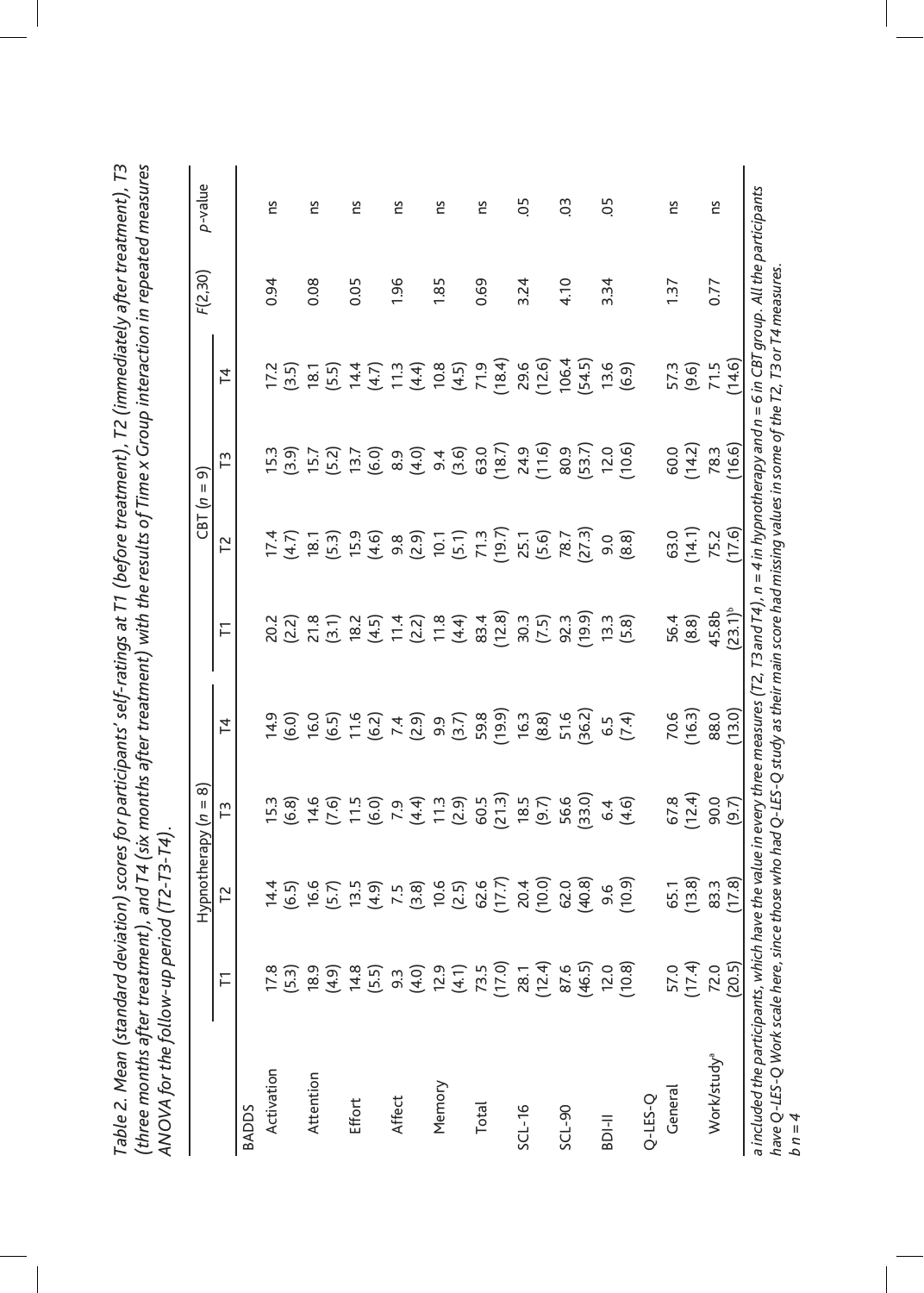treatment) for CBT (n=9) and hypnotherapy *treatment) for CBT (n=9) and hypnotherapy*  Figure 1. SCL-16 score for ADHD symptoms *Figure 1. SCL-16 score for ADHD symptoms*  at T1 (before treatment), T2 (immediately *at T1 (before treatment), T2 (immediately*  after treatment), T3 (three months after *after treatment), T3 (three months after*  treatment) and T4 (six months after *treatment) and T4 (six months after*   $(n=8)$  groups *(n=8) groups*

months after treatment) for CBT (n=9) and *months after treatment) for CBT (n=9) and*  (immediately after treatment), T3 (three *(immediately after treatment), T3 (three symptoms at T1 (before treatment), T2*  symptoms at T1 (before treatment), T2 Figure 2. BADDS total score for ADHD *Figure 2. BADDS total score for ADHD*  months after treatment) and T4 (six *months after treatment) and T4 (six*  hypnotherapy (n=8) groups *hypnotherapy (n=8) groups*

Figure 3. BDI-II score for depression symptoms *Figure 3. BDI-II score for depression symptoms*  treatment) for CBT (n=9) and hypnotherapy *treatment) for CBT (n=9) and hypnotherapy*  at T1 (before treatment), T2 (immediately *at T1 (before treatment), T2 (immediately after treatment), T3 (three months after*  after treatment), T3 (three months after treatment) and T4 (six months after *treatment) and T4 (six months after*   $(n=8)$  groups *(n=8) groups*

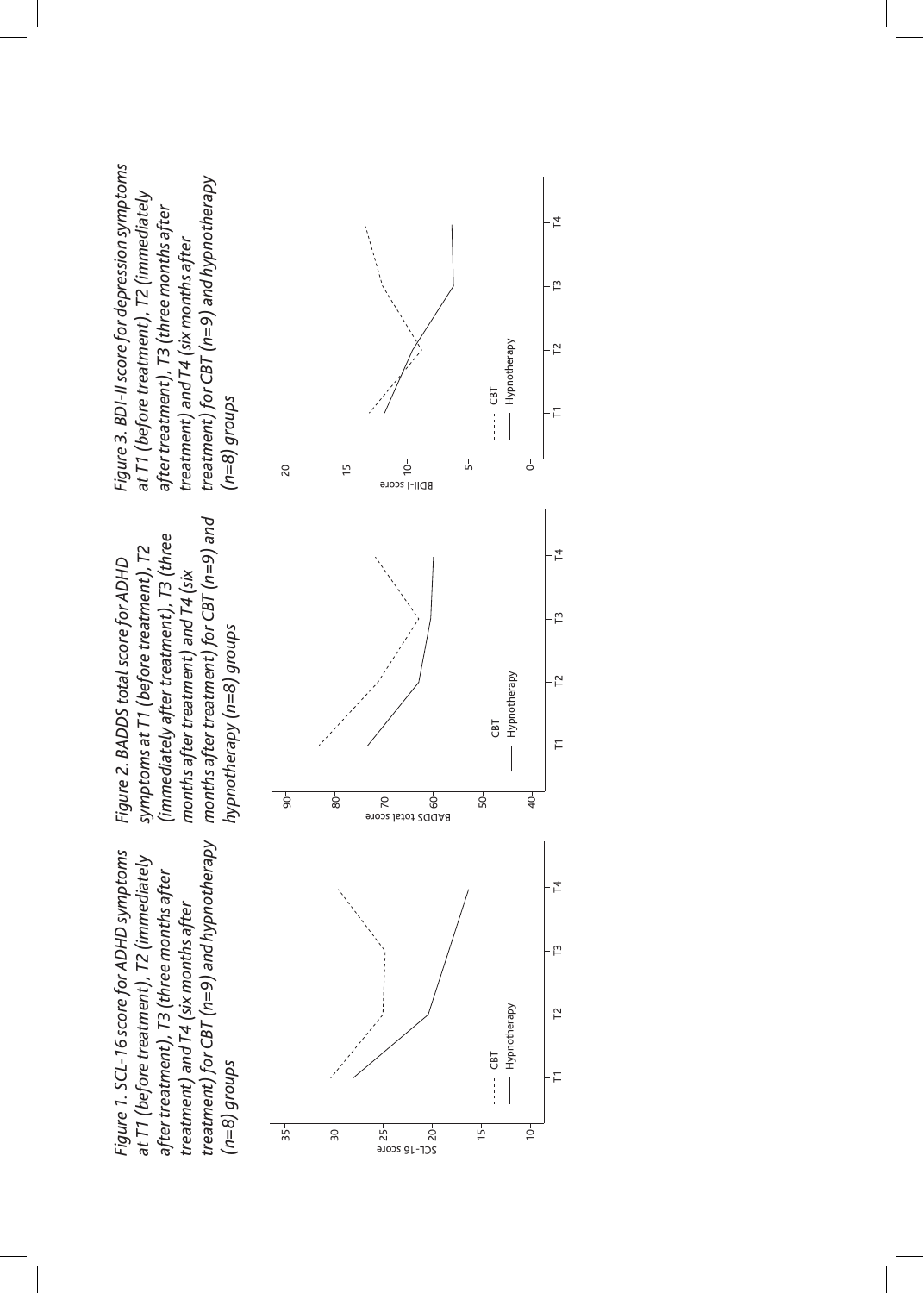in the CBT studies may be due to different ADHD symptom scales and due to different contents of the therapy.

Since there are no other controlled studies about hypnotherapy for treating adults with ADHD, the long-term outcome results are not available for comparison. In Kirsch et al. (1995) meta-analysis, CBT was compared with the same therapy supplemented by hypnosis. There was follow-up data available only for the treatment of obesity. When hypnosis was used, the biggest weight loss actually happened during six months after the treatment and the weight remained at reduced level at two year follow-up. Kirsch et al. (1995) speculated that advantages of adding the hypnosis to CBT treatment may increase over time regardless of the target disorder. Our study suggests that the treatment outcome in adult ADHD has become more stable with the hypnotherapy than CBT during the follow-up.

During six-month follow-up, the outcome of the treatments differed from each other to the favour of the hypnotherapy group in overall psychological well-being (SCL-90 total), depression (BDI-II), anxiety (SCL-90 anxiety) and almost statistically significantly in some of the ADHD symptoms (in SCL-16, not in BADDS). In the second three-month period of the follow-up, self-reported ADHD symptoms and self-reported psychiatric symptoms tended to increase in the CBT group whereas in the hypnotherapy group, the symptoms remained at decreased post-treatment level or even continued to decrease from that. This is in line with Alladin and Alibhai (2007) study where cognitive hypnotherapy and CBT were compared in treating depression. At one year follow-up, hypnotherapy was found to be more efficient than CBT. However, improvement in depression symptoms also remained in the CBT group during the whole one year follow-up. Our CBT was designed for treating ADHD, not for treating anxiety or depression, so this may have had an influence on the returning of psychiatric symptoms. The outcome of the treatments did not differ in quality of life at follow-up. As discussed in Virta et al. (2010a), it may be that Q-LES-Q scale is not sensitive enough for assessment of the adult ADHD population.

There was no statistically significant change in independent evaluator's ratings (CGI) during follow-up or between the groups in follow-up. However, there was a tendency that the improvement of the hypnotherapy participants remained better than in the CBT group. The limitations of the independent evaluation procedure are more widely discussed in Virta et al. (2010a; 2010b): the impairments may not be clearly apparent in a short discussion, participants may want to give a better impression, and blindness for the therapy method cannot always be secured in the assessment situation.

It is not clear from the literature why hypnotherapy yields longer-lasting improvement than CBT, but several possible reasons and mechanisms can be suggested. Since the outcome of the two treatments did not differ at the end of the actual treatment period, difference in efficiency emerged during the follow-up. Baker and Jensen (2011) have suggested that the use of hypnosis can lead to a more powerful and rapid alliance than with any other therapy method. The alliance, on the other hand, is known to correlate well with the outcome of therapy (Horvath and Symonds, 1991; Horvath and Bedi, 2002; Martin et al., 2000). Huynh et al. (2008) have discussed that in hypnotherapy one main goal is often to teach the attitude of hope within the context of mastery. Expectations of the patient have been recognized as one of the influencing factors in psychological treatments (Greenberg et al., 2006; Mondloch et al., 2001). Can expectations be higher with hypnotherapy than with CBT? At least, after the treatment our hypnotherapy participants had more belief than the CBT participants that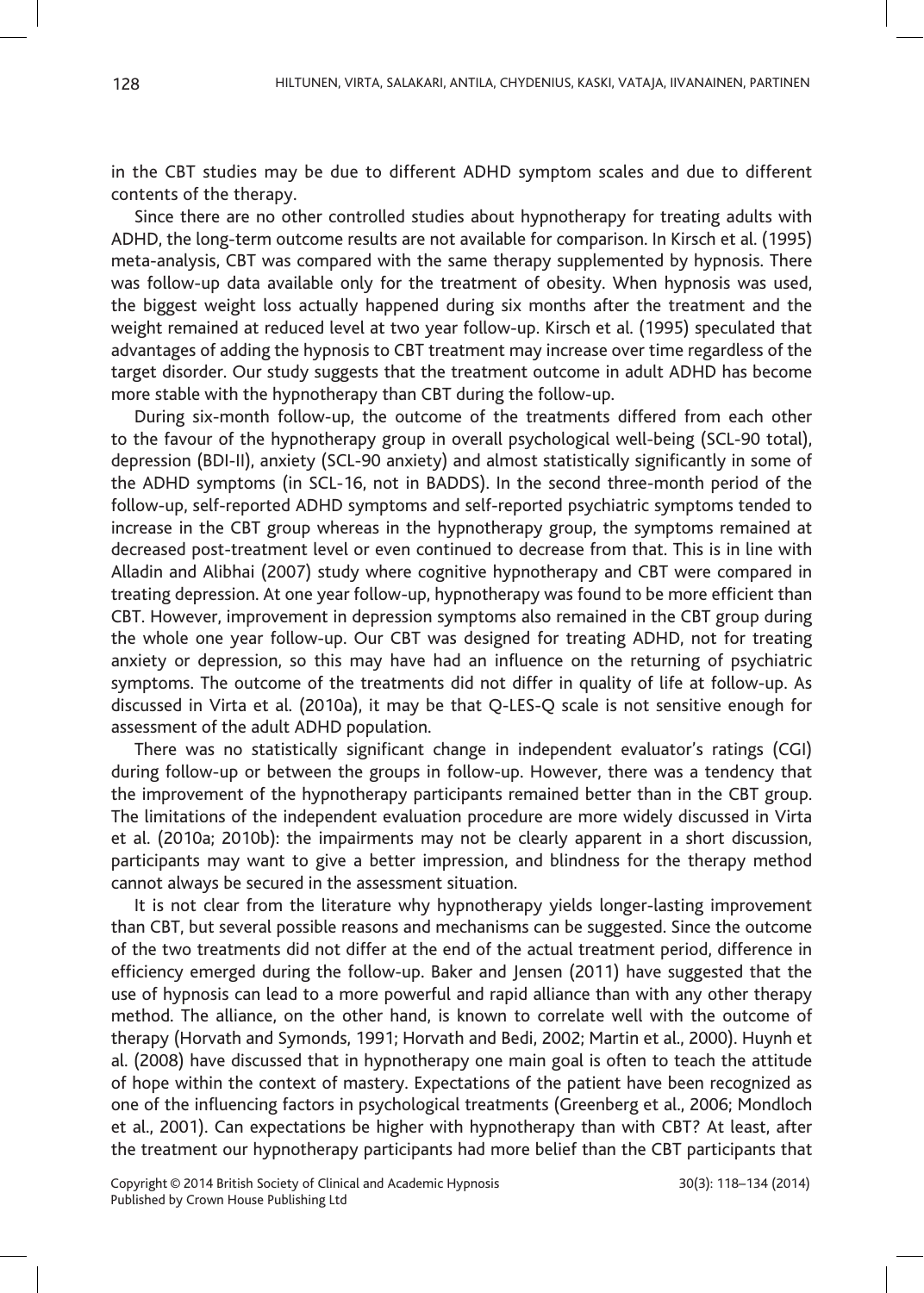things in their life are going to get better in the future. They estimated this question with a 0–4 scale at each evaluation point from T1 to T4 (the group main effect  $[F(1,15) = 10.73,$ *p* < .01, *<sup>η</sup><sup>ρ</sup>* <sup>2</sup> = .41] in favour of the hypnotherapy group at the follow-up period (T2–T3–T4), whereas there was no difference in the scores before the treatment  $[t(15) = .58, p > .05]$ . Interestingly, if there is stronger effect in expectations in hypnotherapy than in CBT, it seems to last at least six months.

Hypnotherapy and CBT of our study were mainly designed for teaching new skills, new coping strategies and addressing secondary problems of ADHD, such as negative thoughts and beliefs. Hypnotherapy, with focused attention involved, may strengthen the new positive thoughts and beliefs more than CBT. In addition, the hypnotherapy may also have a direct impact on ADHD core symptoms, which is not similarly possible with CBT. We suggest here three possible factors that hypnotherapy may bring to the treatment of ADHD core deficits: First, the deep relaxation experience produced by hypnosis may influence directly in the hyperactivity and impulsivity symptoms. Such an experience, happening for the first time in the participant's life, may be an unforgettable and empowering experience (Alladin and Alibhai, 2007). Creating direct and compelling evidence for participants, that their subjective experience can be altered, might give rise to a new sense of hope (Alladin, 2012b). However, it is known from the previous research that relaxation alone without hypnosis and with psychoeducational support is not as effective as CBT for treating adults with ADHD (Safren et al., 2010).

Second, hypnosis itself may exercise the brain's attentional and executive functions. Hypnotic induction and suggestions contain focusing or narrowing the attention. We suggest that this may serve directly as a rehabilitation exercise for the brain areas involved in attentional functions, which are impaired in ADHD. In addition, hypnosis has a capability of reducing the activation of the anterior cingulate cortex (Kihlstrom, 2013). Anterior cingulate cortex is crucial for executive functioning, inhibitory control monitoring, target detection and error processing (Schneider et al., 2006), in which functions the ADHD adults typically have problems. One main difference between the CBT and hypnotherapy is that the hypnotherapy has traditionally been concerned with insight and unconscious reframing, while CBT concentrates on cognitive restructuring (Alladin, 2012a). Therefore, hypnotherapy may have a broader influence in different brain functions and regions than is possible with CBT.

Third, hypnosis might influence the emotional regulation. Interestingly, the difference in the long-term outcome of hypnotherapy and CBT was most evident in the area of emotional regulation, as measured with BADDS Affect subscale. Lately it has been discussed, that there is enough evidence for the emotional dysregulation to be included to the core deficits in adult ADHD (Retz et al., 2012). The emotions play a role in all executive functions: they can influence attention, memory, decision making, planning and even muscle tension. In general, when the emotional regulation is improved, it may have a positive influence on all other executive functions as well. From the follow-up point of view, when the improvement in emotional regulation remains, it may support to maintain improvement gained in other executive functions as well. Surely, emotional dysregulation have a role on depression and anxiety symptoms, which are common comorbidities of ADHD.

In our current study, the CBT participants had several medication changes during follow-up. When inspecting the follow-up ADHD symptoms and depression symptoms of the five CBT participants with medication changes and the symptoms of the rest of the CBT participants, it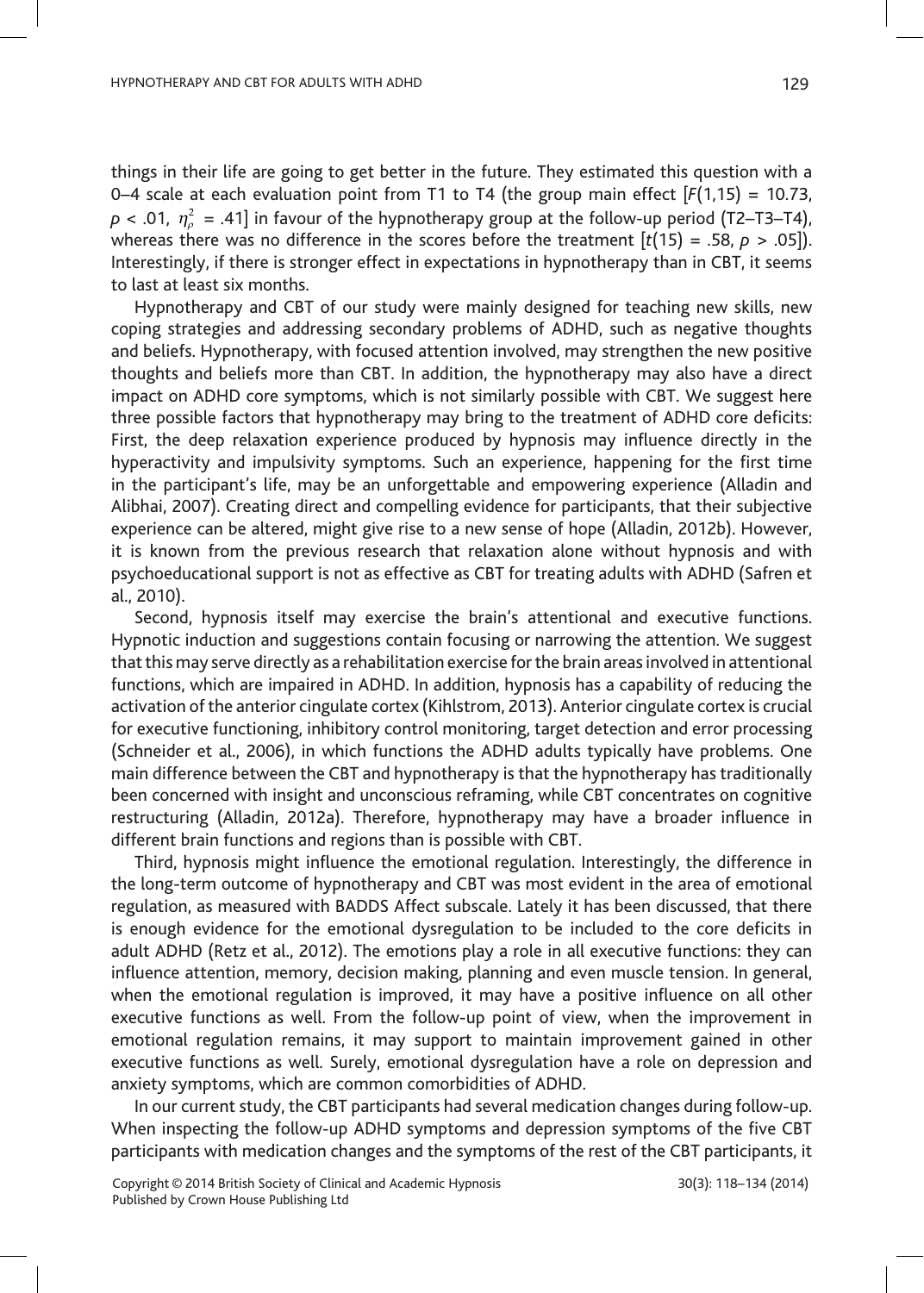seemed that both subgroups had a quite similar increasing trend of symptoms during the last three months of the follow-up. Thus, medication changes did not seem to explain the slight increase of the symptoms during the last three months. Treatment groups in our study did not differ statistically from each other at pre-treatment, but participants in the CBT group had slightly more ADHD symptoms in general. Also, qualitative differences in comorbidity between the participants in the treatment groups may have influenced the long-term outcome, especially when short interventions such as ours are used.

Our study has limitations that should be considered when interpreting the results. First, the sample consisted only eight participants in the hypnotherapy group and nine in the CBT group, which are small numbers. Thus, the results of the follow-up must be considered with caution. Second, there was no control group during the follow-up period. The third limitation is the severity of the ADHD symptoms of the participants. In CGI, participants were rated mildly to markedly ill, thus leaving the most extreme cases missing. Also, the recruitment of the participants may have caused some bias to the more motivated and less severely disabled ADHD adults to participate in the study. Thus, the results cannot be generalized to the whole ADHD population.

Despite these limitations, our study has many strengths. All diagnoses were made by a specialist who is familiar with neuropsychiatric disorders, and they were duly verified. The outcome measures were wide-ranging (self-report questionnaires, independent evaluations), and participants were randomly allocated to different treatment groups. Both treatments are originally designed to take account the characteristics of ADHD.

It may be a sum of all the factors discussed about that leads to the longer-lasting improvement in the hypnotherapy group. According to Rostain and Ramsay (2006), the pharmacotherapy is a 'bottom up' treatment for the core symptoms of ADHD and the CBT provides a 'top-down' psychosocial approach for addressing functional problems, modifying negative thought patterns and developing new coping strategies. In a way, hypnotherapy may contain elements of both 'bottom up' and 'top-down' approaches.

Since both interventions had long-lasting treatment effects, our study supports the utility of psychological interventions in treatment of adult ADHD. The findings of this study suggest that hypnotherapy yields longer-term benefits than CBT in treating adults with ADHD. Since this is the first follow-up study on hypnotherapy for treating ADHD in adults, further studies with larger sample sizes, longer treatments and longer follow-ups are needed to generalize the results.

## ACKNOWLEDGEMENTS

We would like to thank Jari Lipsanen for his help in analyzing the data.

## **REFERENCES**

Alladin A (2008). *Cognitive Hypnotherapy. An Integrated Approach to the Treatment of Emotional Disorders* Chichester: John Wiley & Sons, Ltd.

- Alladin A (2009). Evidence-based cognitive hypnotherapy for depression. *Contemporary Hypnosis* 26(4): 245–262.
- Alladin A (2012a). Cognitive hypnotherapy: a new vision and strategy for research and practice. *The American Journal of Clinical Hypnosis* 54(4): 249–262.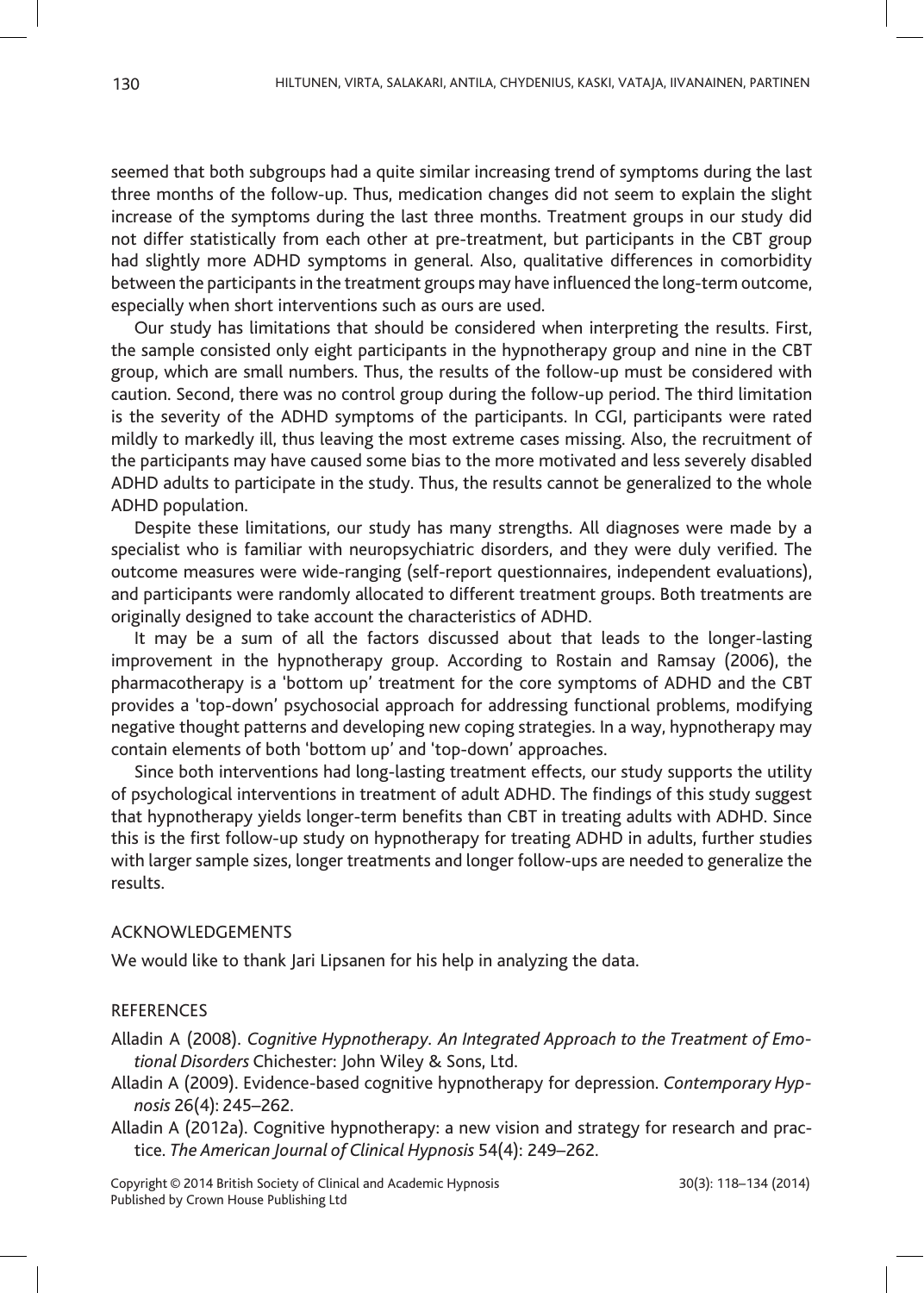- Alladin A (2012b). Cognitive hypnotherapy for major depressive disorder. *The American Journal of Clinical Hypnosis* 54(4): 275–293.
- Alladin A, Alibhai A (2007). Cognitive hypnotherapy for depression: an empirical investigation. *International Journal of Clinical and Experimental Hypnosis* 55(2): 147–166.
- American Psychiatric Association (1994). *Diagnostic and Statistical Manual of Mental Disorde*rs. 4th ed. Washington, DC: American Psychiatric Association.
- Baker EL, Jensen MP (2011). An interview with Elgan Baker. *Contemporary Hypnosis and Integrative Therapy* 28(3): 249–265.
- Beck AT, Steer RA, Brown GK (1996). *Beck Depression Inventory Second Edition (BDI II)* San Antonio, TX.: The Psychological Corporation.
- Biederman J (2004). Impact of comorbidity in adults with attention-deficit/hyperactivity disorder. *Journal of Clinical Psychiatry* 65(Suppl 3): 3–7.
- Brown TE (1996). *Brown Attention-Deficit Disorder Scales for Adolescents and Adults.* San Antonio, TX: The Psychological Corporation.
- Brown TE (ed.) (2000). *Attention-Deficit Disorders and Comorbidities in Children, Adolescents, and Adults*. Washington DC; London: American Psychiatric Press.
- Brown TE (2005). *Attention Deficit Disorder: The Unfocused Mind in Children and Adults*. New Haven, CT: Yale University Press.
- Calhoun G, Bolton J (1986). Hypnotherapy: A possible alternative for treating pupils affected with attention deficit disorder. *Perceptual and Motor Skills* 63: 1191–1195.
- Copeland ET (1980). A hypnotherapy strategy for the treatment of hyperactivity. *Hypnosis Quarterly* 23: 17–18.
- Denkowski KM, Denkowski GC (1984). Is group progressive relaxation training as effective with hyperactive children as individual EMG biofeedback treatment? *Biofeedback and Self-Regulation* 9: 353–364.
- Derogatis LR, Lipman RS, Covi L (1973). SCL-90: An outpatient psychiatric rating scale Preliminary report. *Psychopharmacology Bulletin* 9(1): 13–28.
- Dunn FM, Howell RJ (1982). Relaxation training and its relationship to hyperactivity in boys. *Journal of Clinical Psychology* 38(1): 92–100.
- Emilsson B, Gudjonsson G, Sigurdsson JF, Baldursson G, Einarsson E, Olafsdottir H *et al.* (2011). Cognitive behaviour therapy in medication-treated adults with ADHD and persistent symptoms: a randomized controlled trial. *BMC Psychiatry* 11: 116.
- Endicott J, Nee J, Harrison W, Blumenthal R (1993). Quality of Life Enjoyment and Satisfaction Questionnaire: a new measure. *Psychopharmacology Bulletin* 29(2): 321–326.
- Goodman DW (2007). The consequences of attention-deficit/hyperactivity disorder in adults. *Journal of Psychiatric Practice* 13(5): 318–327.
- Greenberg RP, Constantino MJ, Bruce N ( 2006). Are patient expectations still relevant for psychotherapy process and outcome? *Clinical Psychology Review* 26: 657–678.
- Guy W (1976). *ECDEU Assessment Manual for Psychopharmacology.* Rockville, MD: U. S.: Department of Health, Education, and Welfare, Public Health Service, Alcohol, Drug Abuse, and Mental Health Administration, NIMH Psychopharmacology Research Branch, Division of Extramural Research Programs.
- Hesslinger B, Tebartz van Elst L, Nyberg E, Dykierek P, Richter H, Berner M *et al.* (2002). Psychotherapy of attention deficit hyperactivity disorder in adults: A pilot study using a structured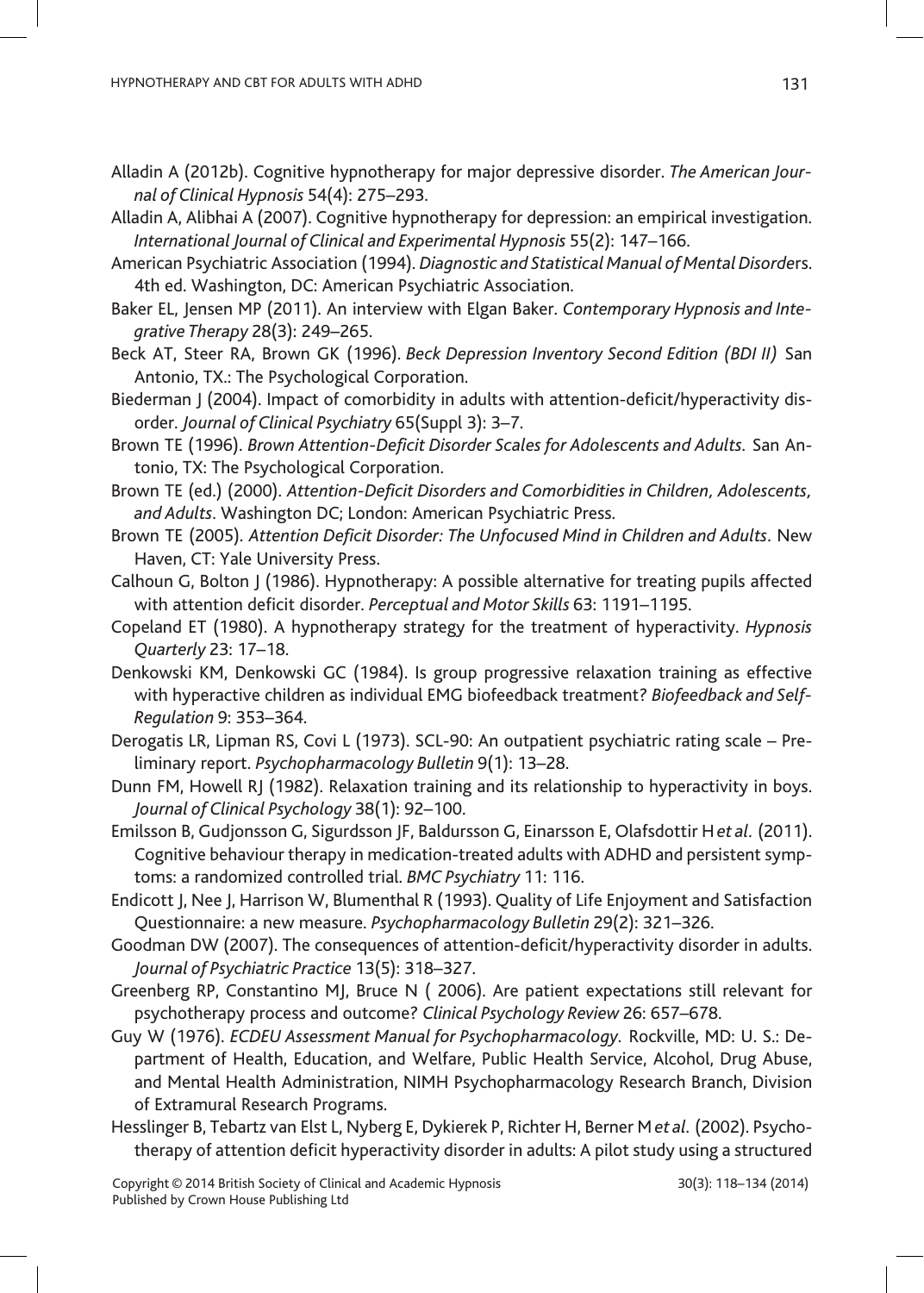skills training program. *European Archives of Psychiatry and Clinical Neuroscience* 252(4): 177–184.

- Hirvikoski T, Waaler E, Alfredsson J, Pihlgren C, Holmstrom A, Johnson A *et al.* (2011). Reduced ADHD symptoms in adults with ADHD after structured skills training group: results from a randomized controlled trial. *Behaviour Research and Therapy* 49(3): 175–185.
- Horvath A, Bedi R (2002). The alliance. In J Norcross (ed.) *Psychotherapy Relationships That Work: Therapist Contributions and Responsiveness to Patients.* Oxford: Oxford University Press.
- Horvath A, Symonds B (1991). Relation between working alliance and outcome in psychotherapy: a meta-analysis. *Journal of Counseling Psychology* 38(2): 139–149.
- Huynh ME, Vandvik IH, Diseth TH (2008). Hypnotherapy in child psychiatry: the state of the art. *Clinical Child Psychology and Psychiatry* 13(3): 377–393.
- Jacob CP, Romanos J, Dempfle A, Heine M, Windemuth-Kieselbach C, Kruse A *et al.* (2007). Co-morbidity of adult attention-deficit/hyperactivity disorder with focus on personality traits and related disorders in a tertiary referral center. *European Archives of Psychiatry and Clinical Neuroscience* 257(6): 309–317.
- Kallio S (1996). *Harvardin hypnoosiherkkyysasteikko ryhmien arviointiin, Muoto A* (HGSHS:A, Shor and Orne, 1962) [Finnish version of the *Harvard Group Scale of Hypnotic Susceptibility, Form A*, Shor and Orme, 1962]. Helsinki, The Society for Scientific Hypnosis in Finland.
- Kallio S, Ihamuotila MJ (1999). Finnish norms for the Harvard Group Scale of Hypnotic Susceptibility, Form A. *International Journal of Clinical and Experimental Hypnosis* 47(3): 227–235.
- Kessler RC, Adler L, Barkley R, Biederman J, Conners CK, Demler O *et al.* (2006). The prevalence and correlates of adult ADHD in the United States: results from the National Comorbidity Survey Replication. *American Journal of Psychiatry* 163(4): 716–723.
- Kihlstrom JF (2013). Neuro-hypnotism: Prospects for hypnosis and neuroscience. *Cortex* 49(2): 365–374.
- Kirsch I, Montgomery G, Sapirstein G (1995). Hypnosis as an adjunct to cognitive-behavioral psychotherapy: a meta-analysis. *Journal of Consulting and Clinical Psychology* 63(2): 214– 220.
- Martin D, Garske J, Davis M (2000). Relation of the therapeutic alliance with outcome and other variables: A meta-analytic review. *Journal of Consulting and Clinical Psychology* 68(3): 438–450.
- McGough JJ, Smalley SL, McCracken JT, Yang M, Del'Homme M, Lynn DE *et al.* (2005). Psychiatric comorbidity in adult attention deficit hyperactivity disorder: findings from multiplex families. *American Journal of Psychiatry* 162(9): 1621–1627.
- Mitchell JT, Robertson CD, Anastopolous AD, Nelson-Gray RO, Kollins SH (2012). Emotion dysregulation and emotional impulsivity among adults with attention-deficit/hyperactivity disorder: results of a preliminary study. *Journal of Psychopathology and Behavioral Assessment* 34(4): 510–519.
- Mondloch MV, Cole DC, Frank JW (2001). Does how you do depend on how you think you'll do? A systematic review of the evidence for a relation between patients' recovery expectations and health outcomes. *CMAJ : Canadian Medical Association journal = journal de l'Association medicale canadienne* 165(2): 174–179.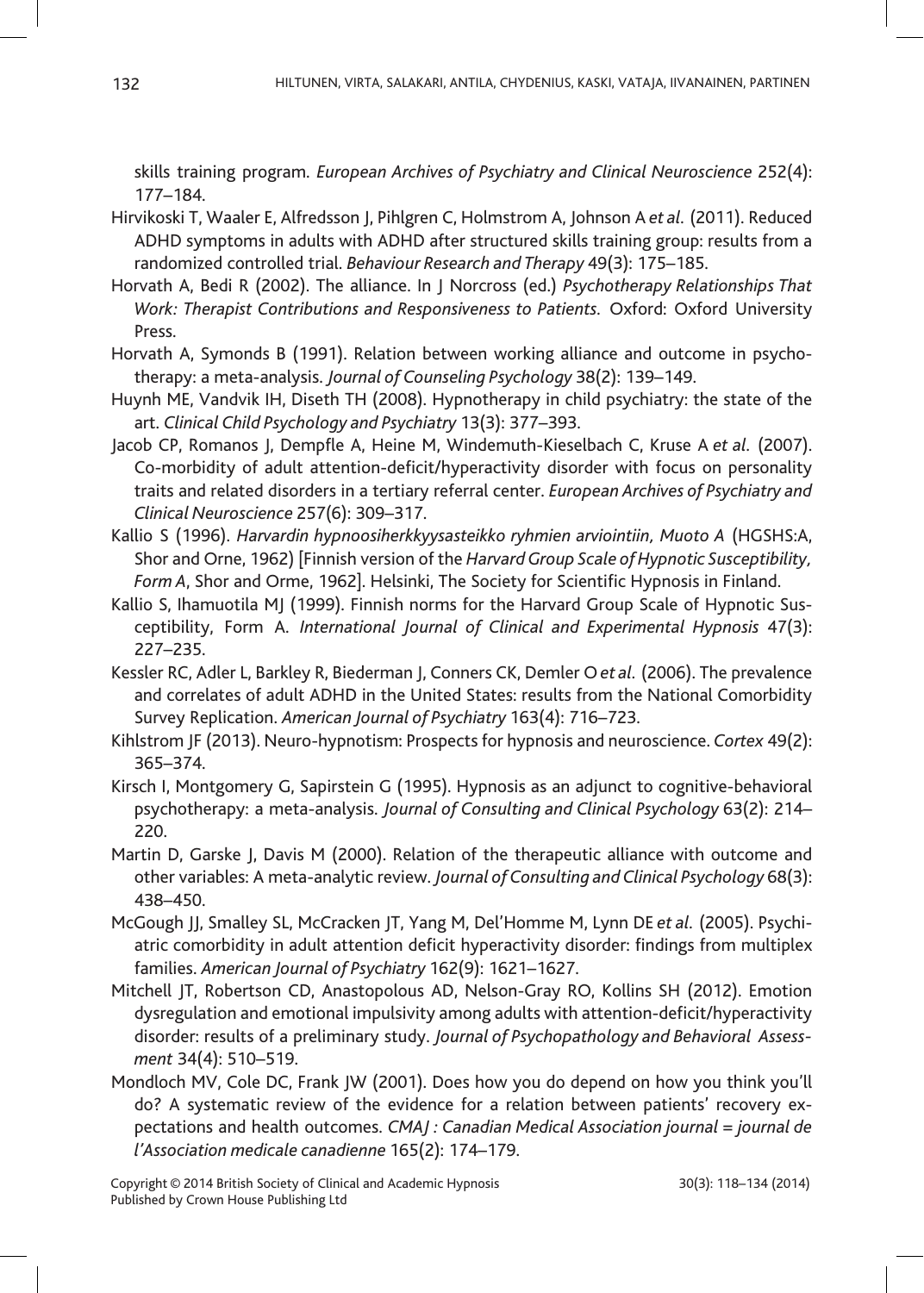- Newark PE, Stieglitz R-D (2010). Therapy-relevant factors in adult ADHD from a cognitive behavioural perspective. *ADHD Attention Deficit and Hyperactivity Disorders* 2(2): 59–72.
- Philipsen A, Richter H, Peters J, Alm B, Sobanski E, Colla M *et al.* (2007). Structured group psychotherapy in adults with attention deficit hyperactivity disorder: results of an open multicentre study. *Journal of Nervous and Mental Disease* 195(12): 1013–1019.
- Raymer R, Poppen R (1985). Behavioral relaxation with hyperactive children. *Journal of Behavior Therapy and Experimental Psychology* 16: 309–316.
- Retz W, Stieglitz RD, Corbisiero S, Retz-Junginger P, Rosler M (2012). Emotional dysregulation in adult ADHD: what is the empirical evidence? *Expert Review of Neurotherapeutics*  12(10):1241–1251.
- Rostain AL, Ramsay JR (2006). A combined treatment approach for adults with ADHD: Results of an open study of 43 patients. *Journal of Attention Disorders* 10(2): 150–159.
- Safren SA (2006). Cognitive-behavioral approaches to ADHD treatment in adulthood. *Journal of Clinical Psychiatry* 67(suppl 8): 46–50.
- Safren SA, Sprich S, Chulvick S, Otto MW (2004). Psychosocial treatments for adults with attention-deficit/hyperactivity disorder. *Psychiatric Clinics of North America* 27(2): 349– 360.
- Safren SA, Otto MW, Sprich S, Winett CL, Wilens TE, Biederman J (2005). Cognitive-behavioral therapy for ADHD in medication-treated adults with continued symptoms. *Behaviour Research and Therapy* 43(7): 831–842.
- Safren SA, Sprich S, Mimiaga MJ, Surman C, Knouse L, Groves M *et al.* (2010). Cognitive behavioral therapy vs relaxation with educational support for medication-treated adults with ADHD and persistent symptoms: a randomized controlled trial. *JAMA* 304(8): 875–880.
- Salakari A, Virta M, Grönroos N, Chydenius E, Partinen M, Vataja R *et al.* (2010). Cognitivebehaviorally-oriented group rehabilitation of adults with ADHD: results of a 6-month follow-up. *Journal of Attention Disorders* 13(5): 516–523.
- Schneider M, Retz W, Coogan A, Thome J, Rosler M (2006). Anatomical and functional brain imaging in adult attention-deficit/hyperactivity disorder (ADHD): a neurological view. *European Archives of Psychiatry and Clinical Neuroscience* 256(Suppl 1): 32–41.
- Shor RE, Orne EC (1962). *Harvard Group Scale of Hypnotic Susceptibility, Form A*. Palo Alto, CA: Consulting Psychologists Press.
- Sobanski E, Bruggemann D, Alm B, Kern S, Deschner M, Schubert T *et al.* (2007). Psychiatric comorbidity and functional impairment in a clinically referred sample of adults with attention-deficit/hyperactivity disorder (ADHD). *European Archives of Psychiatry and Clinical Neuroscience* 257(7): 371–377.
- Solanto MV, Marks DJ, Mitchell KJ, Wasserstein J, Kofman MD (2008). Development of a new psychosocial treatment for adult ADHD. *Journal of Attention Disorders* 11(6): 728–736.
- Solanto MV, Marks DJ, Wasserstein J, Mitchell K, Abikoff H, Alvir JM *et al.* (2010). Efficacy of meta-cognitive therapy for adult ADHD. *American Journal of Psychiatry* 167(8): 958–968.
- Sprafkin J, Gadow KD, Weiss MD, Schneider J, Nolan EE (2007). Psychiatric comorbidity in ADHD symptom subtypes in clinic and community adults. *Journal of Attention Disorders*  11(2): 114–124.
- Stevenson CS, Whitmont S, Bornholt L, Livesey D, Stevenson RJ (2002). A cognitive remediation programme for adults with attention deficit hyperactivity disorder. *Australian and New Zealand Journal of Psychiatry* 36(5): 610–616.